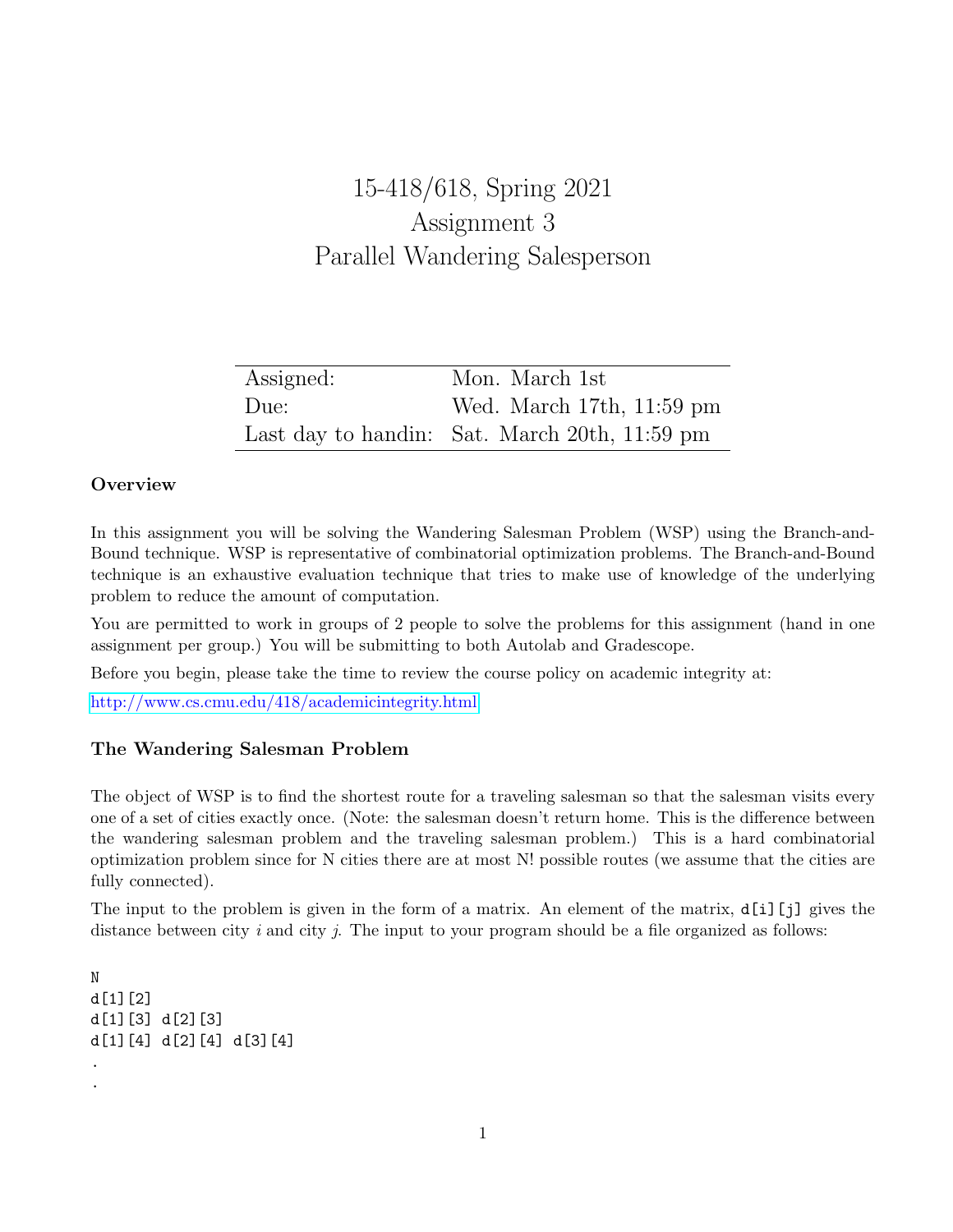## d[1][N] d[2][N] d[3][N] ... d[N-1][N]

.

where N is the number of cities, and  $d[i][j]$  is an integer giving the distance between cities i and j. The output from the program should be an ordered list of cities (numbers between 1 and N). Clearly, there are 2 equivalent permutations - either one is acceptable.

### 1 Branch-and-Bound Solutions to Combinatorial Optimization Problems

First, consider a simple exhaustive evaluation as a way of solving the WSP. One way you might think about evaluating every possible route is to construct a tree that describes all of the possible routes from the first city, as shown in Figure [1](#page-1-0) for a four city example.



<span id="page-1-0"></span>Figure 1: A WSP example

For this WSP,  $d[1][2] = 5$ ,  $d[1][3] = 40$ ,  $d[1][4] = 11$ ,  $d[2][3] = 9$ ,  $d[2][4] = 6$ ,  $d[3][4] = 8$ . All of the possible routes can be found by traveling from the root to a different leaf node three times, once for each unique path. For example, by taking the middle branch from the root node and the right branch after that, the route  $1 \rightarrow 3 \rightarrow 4 \rightarrow 2$  is produced, and has a distance of  $40+8+6=54$ . There are six unique root to leaf paths in this tree. Each possible route is represented twice, once in each direction.

A simple exhaustive evaluation of WSP for this example would then be to follow the six root to leaf paths and determine the total distance for each path by adding up the distances indicated by each edge in the tree. The route with the smallest distance is then chosen.

A better way to traverse each tree is to do it recursively. Here the summation of the earlier parts of each route is not repeated every time that route portion is reused in several routes. The Branch-and-Bound approach uses this type of problem formulation, but with some added intelligence. It uses more knowledge of the problem to prune the tree as much as possible so that less evaluation is necessary. The basic approach works as follows:

1. Evaluate one route of the tree in its entirety, (say  $1 \rightarrow 2 \rightarrow 3 \rightarrow 4$ ) and determine the distance of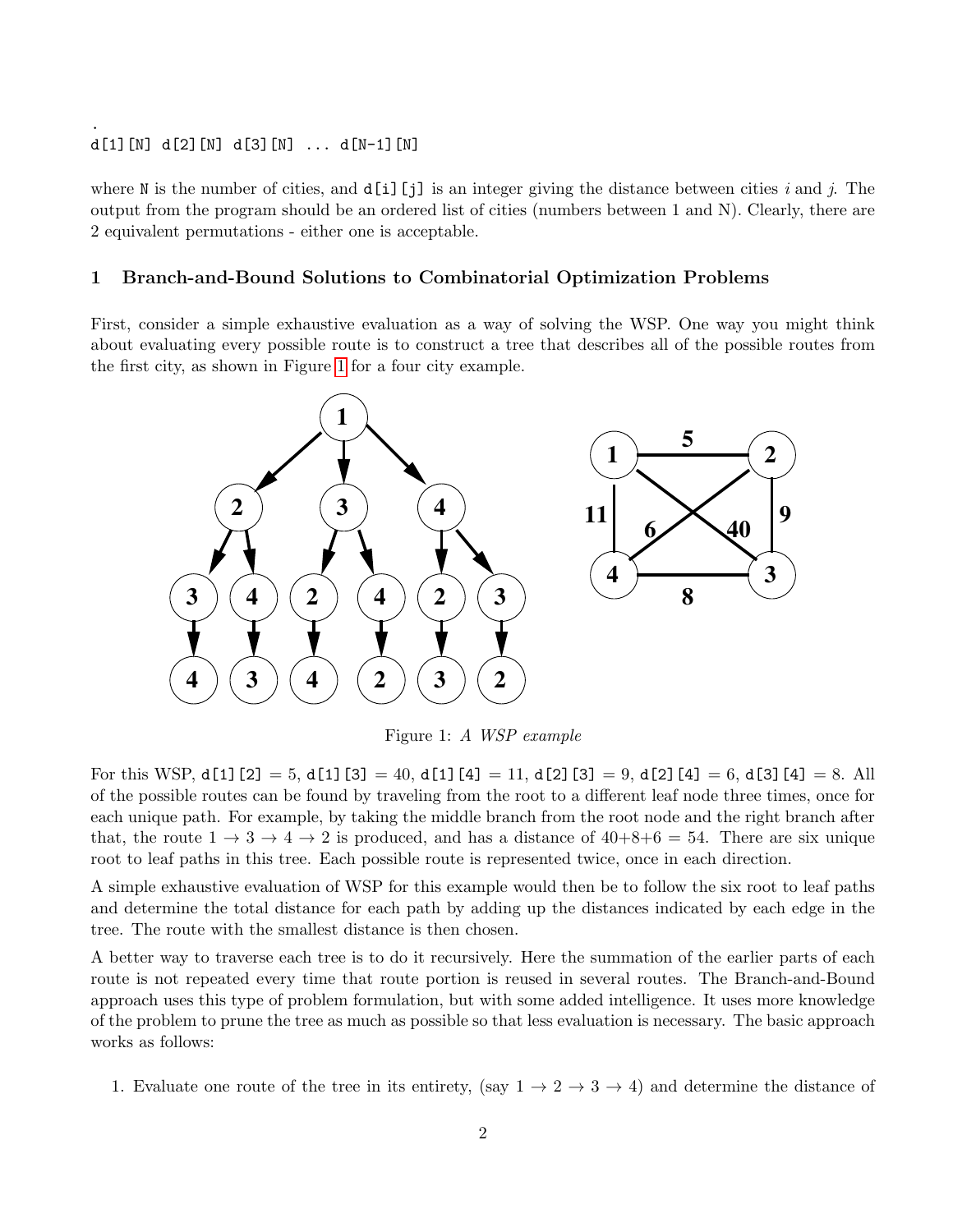that path. Call this distance the current "bound" of the problem. The bound for this path in the above tree is  $5 + 9 + 8 = 22$ .

- 2. Next, suppose that a second path is partially evaluated, say path  $1 \rightarrow 3$ , and the partial distance, 40, is already greater than the bound. If that is the case, then there is no need to complete the traversal of any part of the tree from there on, because all of those possible routes (in this case there are two) must have a distance greater than the bound. In this way the tree is *pruned* and therefore does not have to be entirely traversed.
- 3. Whenever any route is discovered that has a better distance than the current bound, then the bound is updated to this new value.

The Branch-and-Bound approach always remembers the best path it has found so far, and uses that to prevent search down parts of the tree that couldn't possibly produce better routes. You can see that for larger trees, this could result in the removal of many possible evaluations.

#### 2 The Assignment

The assignment is to write a parallel Branch-and-Bound program for the WSP, using OpenMP. The objective is to obtain the best speedup possible. Start by cloning the below code. We recommend creating a private repo for you and your partner to make collaboration easier.

git clone https://github.com/cmu15418-s21/asst3-s21

The starter code is contained in  $\text{wsp.c.}$  Run make to compile your program. You can run your program using the following command.

```
./wsp -p [numProcessors] [inputFile]
```
Where numProcessors is the number of openMP cores and inputFile is reference to a dist file containing city distances. An example of running the starter code is as such:

\$ ./wsp -p 1 city/dist10 ============ Time ============ Time: 0.013 ms (0.000 s) ========== Solution ========== Cost: 0 Path: 0 -> 1 -> 2 -> 3 -> 4 -> 5 -> 6 -> 7 -> 8 -> 9

The program computes the execution time of  $\text{usp-start}()$  responsible for all the logic relevant to computing an optimal path. Your first task is to implement the WSP algorithm sequentially. You may include global variables, but all logic and allocations must run within wsp-start() in order for its time to be correctly recorded.

We want you to focus on algorithm design and analysis rather than trying to hit a target benchmark. Good speedups are meaningless unless you have the proper justification to accompany it.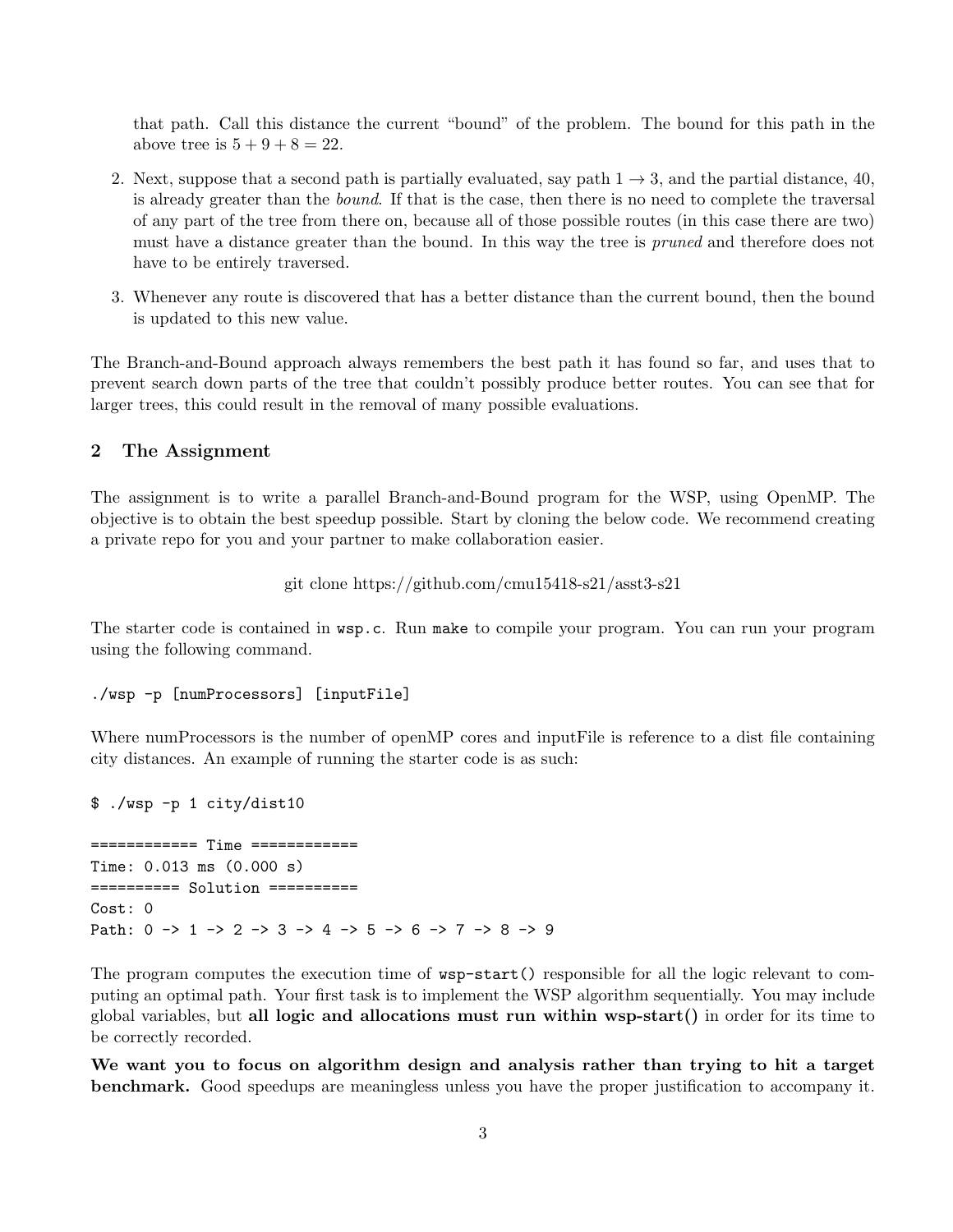As such, we do not want you aiming to hit a target speedup, as your analysis to the problem will be worth more than your numeric results. Try to see how fast you can get your program to run, and justify the limitations you meet with your program.

We've provided you a script verify.py that you can use to check your program against some of the smaller sequential wsp-ref solutions. If you'd like to verify any of the larger distance files individually, you may do so by running the wsp-ref program. Please note that wsp-ref is sequential and does not take the number of cores as an argument.

#### \$ ./wsp-ref city/dist10

============ Time ============ Time: 181.825 ms (0.182 s) ========== Solution ========== Cost: 189 Path:  $6 \rightarrow 1 \rightarrow 2 \rightarrow 7 \rightarrow 4 \rightarrow 5 \rightarrow 8 \rightarrow 3 \rightarrow 0 \rightarrow 9$ 

Keep in mind that multiple paths of the optimal solution may exist. For this reason, we are only checking that your distance cost matches that of the reference program.

We've also provided you with a program to help create additional distance files. You can make and run ./distgen in the city/ directory to create more cities. Please do not overwrite the distance files we've provided you. An example of running ./distgen is provided below.

\$ ./distgen 10 // number of cities 15418 // random seed customCity // output file name City 0: ( 54, 58) City 1: ( 57, 3) City 2: ( 80, 3) City 3: ( 74, 40) City 4: ( 72, 51) City 5: ( 22, 62) City 6: ( 80, 30) City 7: ( 97, 73) City 8: ( 34, 43) City 9: ( 45, 10)

## 3 Write-Up

- (10 pts) A brief (roughly one or two pages) description of how your program works. Describe the general program flow and all significant data structures. You should first explain your sequential solution, and then explain any modifications you made to your code when creating your parallel implementation.
- (5 pts) The solutions (both the cost and path) to dist16, dist17, and dist18 problems. You should verify your results with the sequential reference program we provide. We will be running your programs to verify the correctness on these cases.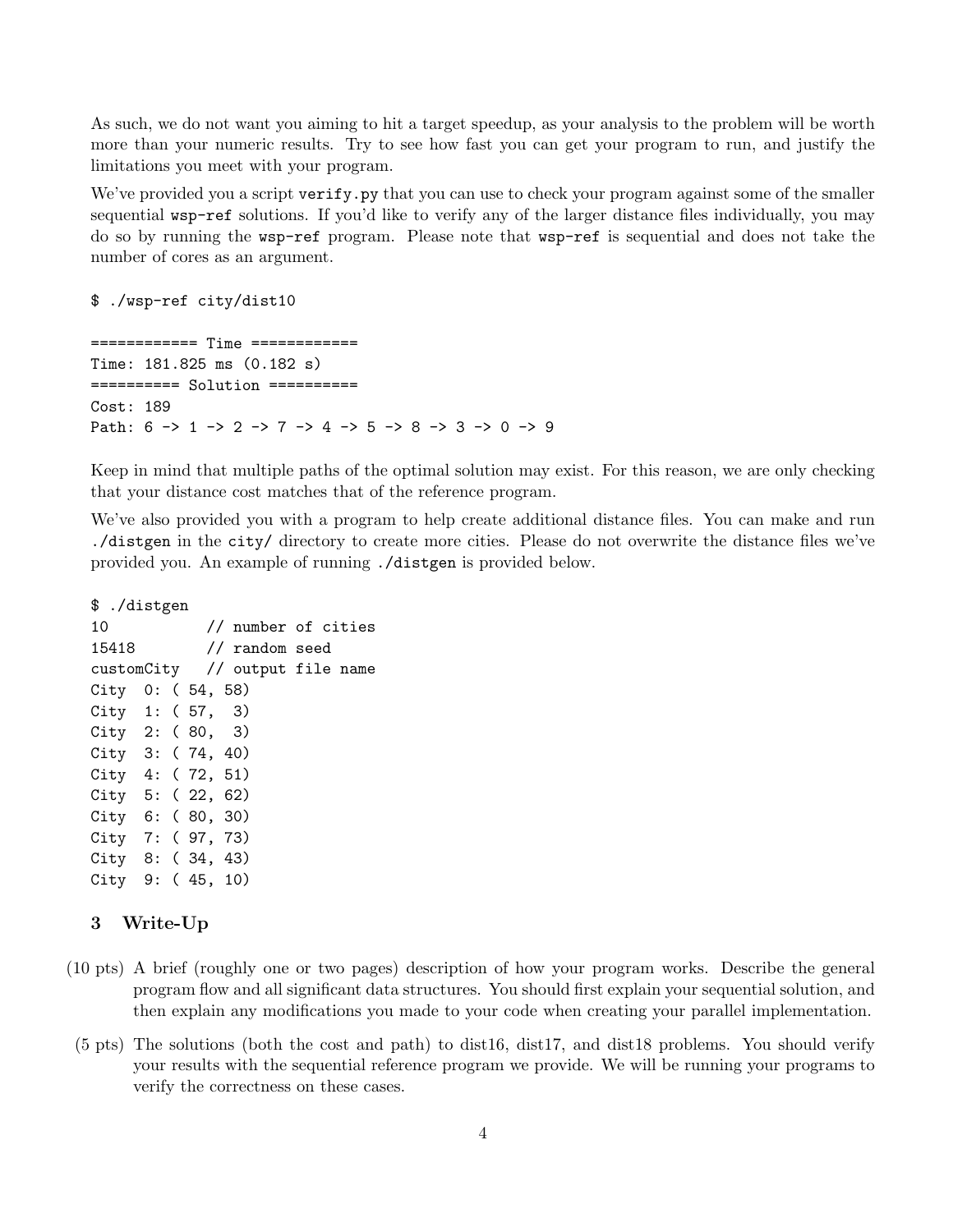- (10 pts) Execution time and speedup for 1, 2, 4, 8, 16, 24, and 32 cores on Latedays (instructions on how to do so are included below) on dist16, dist17, and dist18. For reference, our solution to dist15 takes approx. 30s with  $p=1$  and 6s with  $p=8$  on Latedays.
- (25 pts) Discuss the results you expected and explain the reasons for any non-ideal behavior you observe. In particular, if you don't get perfect speedup, explain why. Is it possible to get better than perfect speedup? Give measurements to back up your explanations.

## 4 Hand-in

You will submit your code via Autolab and your report via Gradescope.

- If you are working with a partner, form a group on Autolab. Do this before submitting your assignment. One submission per group is sufficient.
- Make sure all of your code is compilable and runnable. We should be able to simply run make, then execute your programs on AFS/Latedays without manual intervention.
- Run the command tar -czvf handin.tar wsp.c Makefile to create a handin.tar for you to upload to Autolab.
- Upload your report as file report.pdf to Gradescope, one submission per team, and select the appropriate pages for each part of the assignment. After submitting, you will be able to add your teammate using the add group members button on the top right of your submission.

## 5 Running on the Latedays Cluster

The Latedays cluster contains 18 machines (1 head node plus 17 worker nodes). Each machine features:

- Two, six-core Xeon e5-2620 v3 processors (2.4 GHz, 15MB L3 cache, hyper-threading, AVX2 instruction support).
- 16 GB RAM (60 GB/sec of BW)

You can login to the Latedays head node latedays.andrew.cmu.edu via your Andrew login. You can edit and compile your code on the head node, and then run jobs on the cluster's worker nodes using a batch queue. You have a home directory on Latedays that is not your Andrew home directory. (You have a 2GB quota.) However, your Andrew home directory is mounted as /AFS.

Do not attempt to submit jobs from your AFS directory, since that directory is not mounted when your job runs on the worker nodes of the cluster. (It is only mounted and accessible on the head node.) Instead, copy your source code over to a subdirectory you have set up in your Latedays directory and recompile it.

The program **submitjob.py** is used to generate and submit command files to the job queue. It is invoked as follows:

```
linux> ./submitjob.py -h
Usage: ./submitjob.py [-h] [-J] [-s NAME] [-a ARGS] [-r ROOT] [-d DIGITS]
-h Print this message
```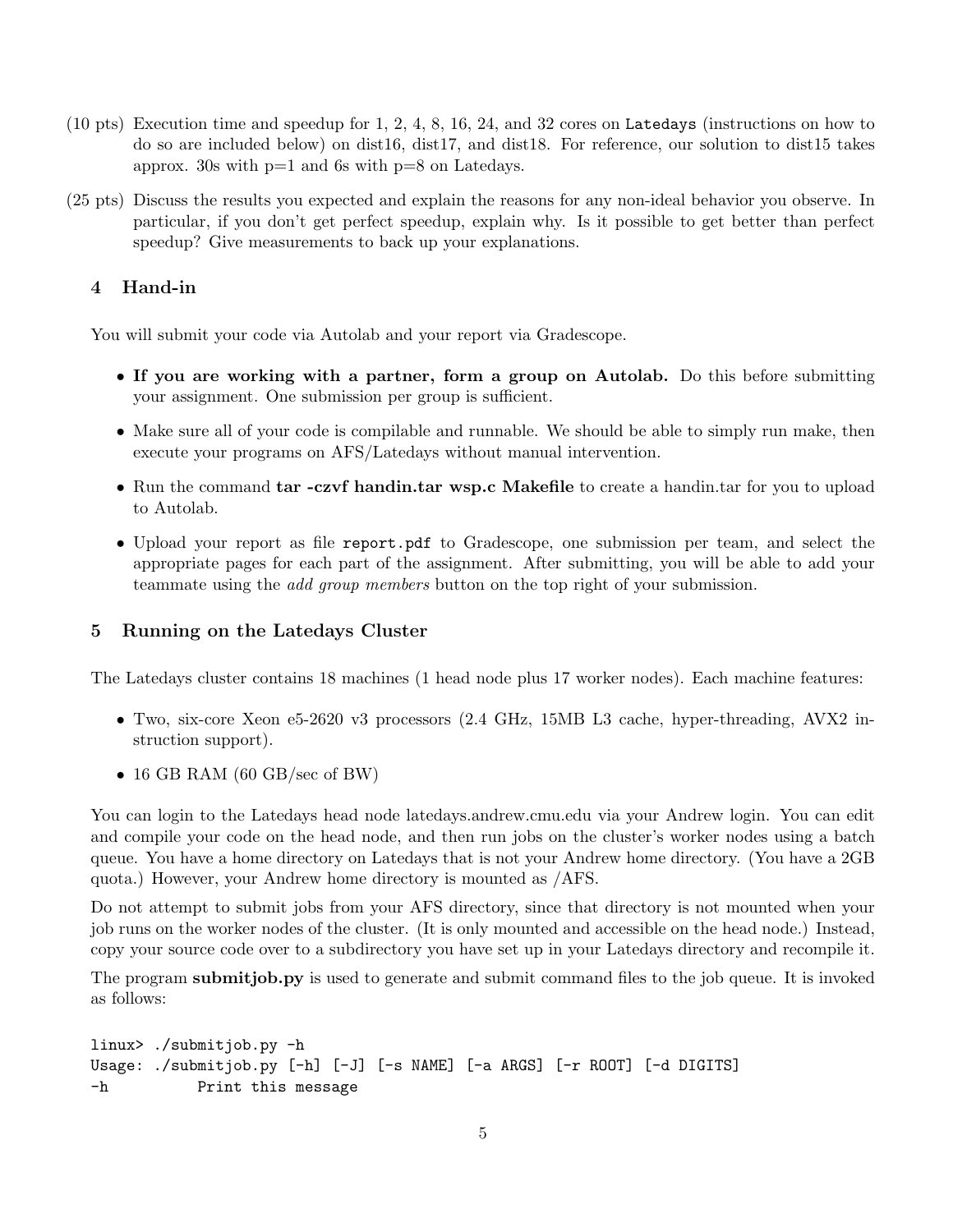| -J.       | Don't submit job (just generate command file)                                |
|-----------|------------------------------------------------------------------------------|
| -s NAME   | Specify command file name (output file)                                      |
| -a ARGS   | Arguments for wsp (can be quoted string)                                     |
| -r ROOT   | Specify root name of output file                                             |
| -d DIGITS | Specify number of randomly generated digits in command and output file names |

Here's a brief description of the options:

- -J Generate the command file, but do not submit it.
- -s NAME Specify the name of the command file. The default will name is of the form latedays-DDDD.sh, where DDDD is a sequence of random digits.
- -a ARGS Provide arguments(s) for ./wsp. Typically, ARGS is a quoted string. For example, specifying -a '-p 8 city/dist10' will cause the wsp program to be done with 8 cores on dist10.
- -r ROOT Specify the prefix of the summary output file name. The output file is generally of the form ROOT-DDDD.out, where DDDD is a sequence of random digits.
- -d DIGITS Specify the number of random digits to include in the command and output file names.

Running submitjob.py on Latedays expects the wsp program and the city folder to be in the same directory. Below is an example of running the command.

```
$ ls
wsp submitjob.py city/
$ ./submitjob.py -s test -a "-p 1 input/dist15"
Generated script test-3724.sh
368497.latedays.andrew.cmu.edu
$ ls
wsp submitjob.py city/ test-3724.sh test-3724.sh.e368497 test-3724.sh.o368497
```
test-3724.sh contains the executable script and test-3724.sh.o368497 contains the output for this specific instance. You'll be using Latedays to time your program.

The inclusion of random digits in the file names provides a way to avoid naming collisions. For example, you can invoke submitjob.py n times with the same arguments, submitting n jobs, each with distinct file names. After a successful submission, the program will echo the ID of your job. For example, if your job was given the number 337 by the job queue system, the job would have the ID 337.latedays.andrew.cmu.edu. After you submit a job, you can check the status of the queue via one of the following commands:

\$ showq \$ qstat

When your job is complete, log files from standard output and standard error will be placed in your working directory. If the command file was latedays-1234.sh, then the generated files will be latedays-1234.sh.o337 and latedays-1234.sh.e337 (substituting your job number for 337, of course). In addition, a summary of the results will be written to the output file.